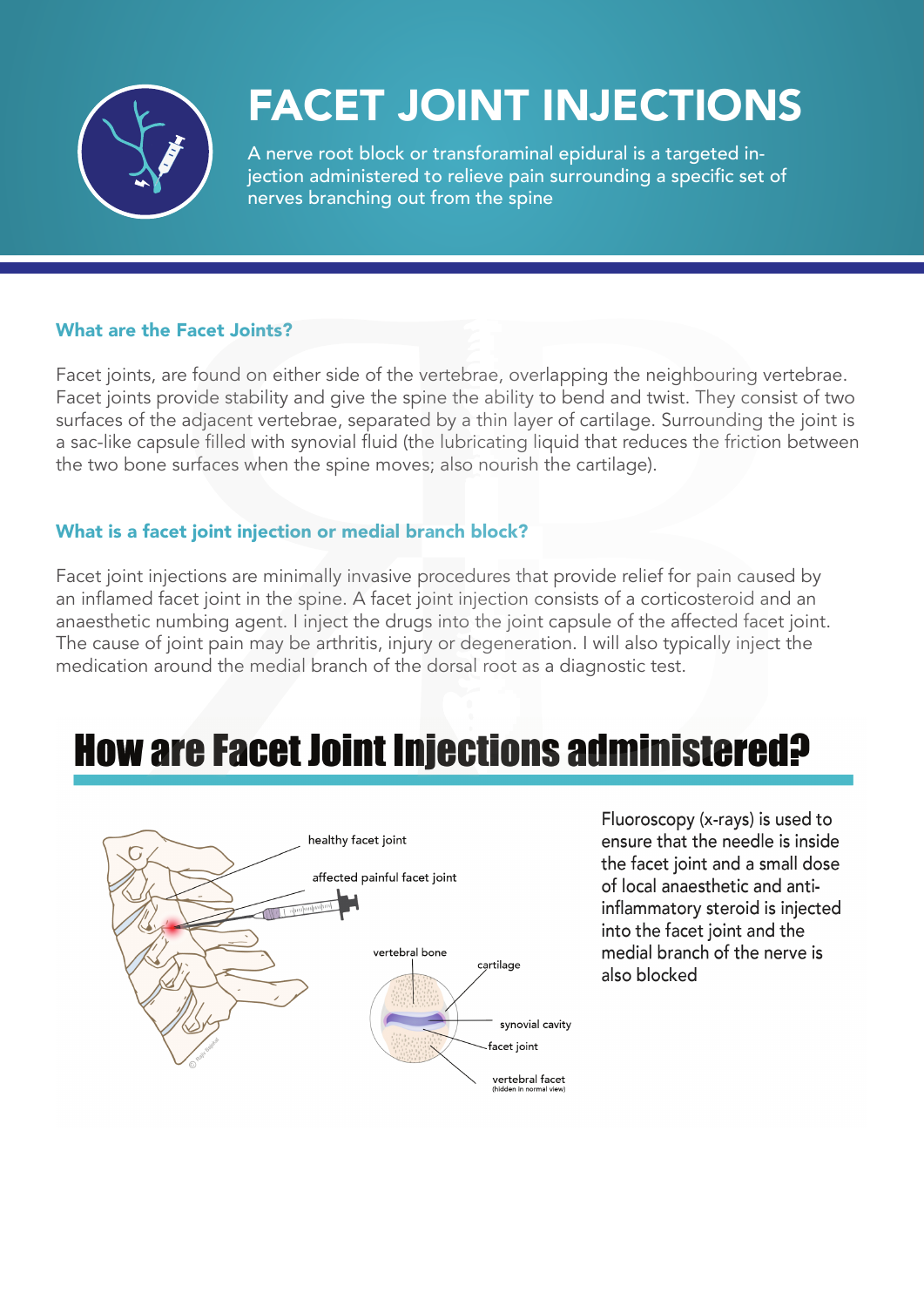#### When is a facet joint injection or medial branch block useful?

Sometimes, inflammation, swelling, irritation or arthritis in the facet joint may be responsible for low back pain. At other times, the cartilage in the facet joints wears thin, resulting in pain. Wear and tear due to ageing, obesity, weight-bearing jobs, previous injury, or trauma to the spine are risk factors for facet joint damage.

There are two primary reasons for facet joint injections:

#### (a) For diagnosis (to determine the source of pain)

Most back pain tends to resolve itself in a few weeks with conservative treatments such as rest, physiotherapy, anti-inflammatory medications, and exercise. I may order diagnostic tests such as magnetic resonance imaging (MRI) to examine one's spinal structure if there is no improvement in back pain after six weeks and conventional therapies have not helped, or if the pain has increased. If these diagnostic tests indicate an abnormality in a facet joint, it might be the pain source. I may then suggest an injection, sometimes called a block, to determine if the pain source is indeed facet-related. If injecting a small amount of anaesthesia into the facet joint reduces or removes the pain, I can confirm that the facet joint is the main source of the pain.

#### (b) For Therapy (to treat a detected abnormality)

Once the affected pain source is confirmed as a facet joint issue, administering therapeutic injections of anaesthesia and anti-inflammatory medications may provide pain relief for extended periods.

A facet joint block or medial branch block may be offered to you if you have had severe low back pain which has not responded to lifestyle changes and non-interventional methods such as physiotherapy, osteopathy or a period of simple anti-inflammatory medication and pain killers.

#### How should I prepare for the procedure?

The procedure requires about 3-4 hours of hospital stay and is a day case procedure. You must stop all solid food intake for 6 hours before the injection to avoid problems during sedation. Still water is permitted up to 2 hours before. Milky tea, coffee and chewing gum are not permitted for 6 hours before the injection.

You must inform my anaesthetist, the nurse looking after you, preassessment team and me of all the medications you are taking, any allergies that you may have including drug reactions as these can seriously impact your surgery and recovery. Drugs such as aspirin, clopidogrel, and other blood thinners may need to be reviewed or stopped under guidance before surgery. If you are diabetic, especially on insulin, this needs to be highlighted early.

#### What should I expect at the hospital?

Safety checks ensure that administering the injection to the correct spot and side. Patients undergo a preliminary examination to ensure blood pressure, pulse etc., are within a normal range. We take written consent from the patient and answer any further questions regarding the procedure. You would need to remove your jewellery and makeup and change into hospital issue clothes before the injection. you would also meet the anaesthetist, who will keep you comfortable for the procedure with sedation.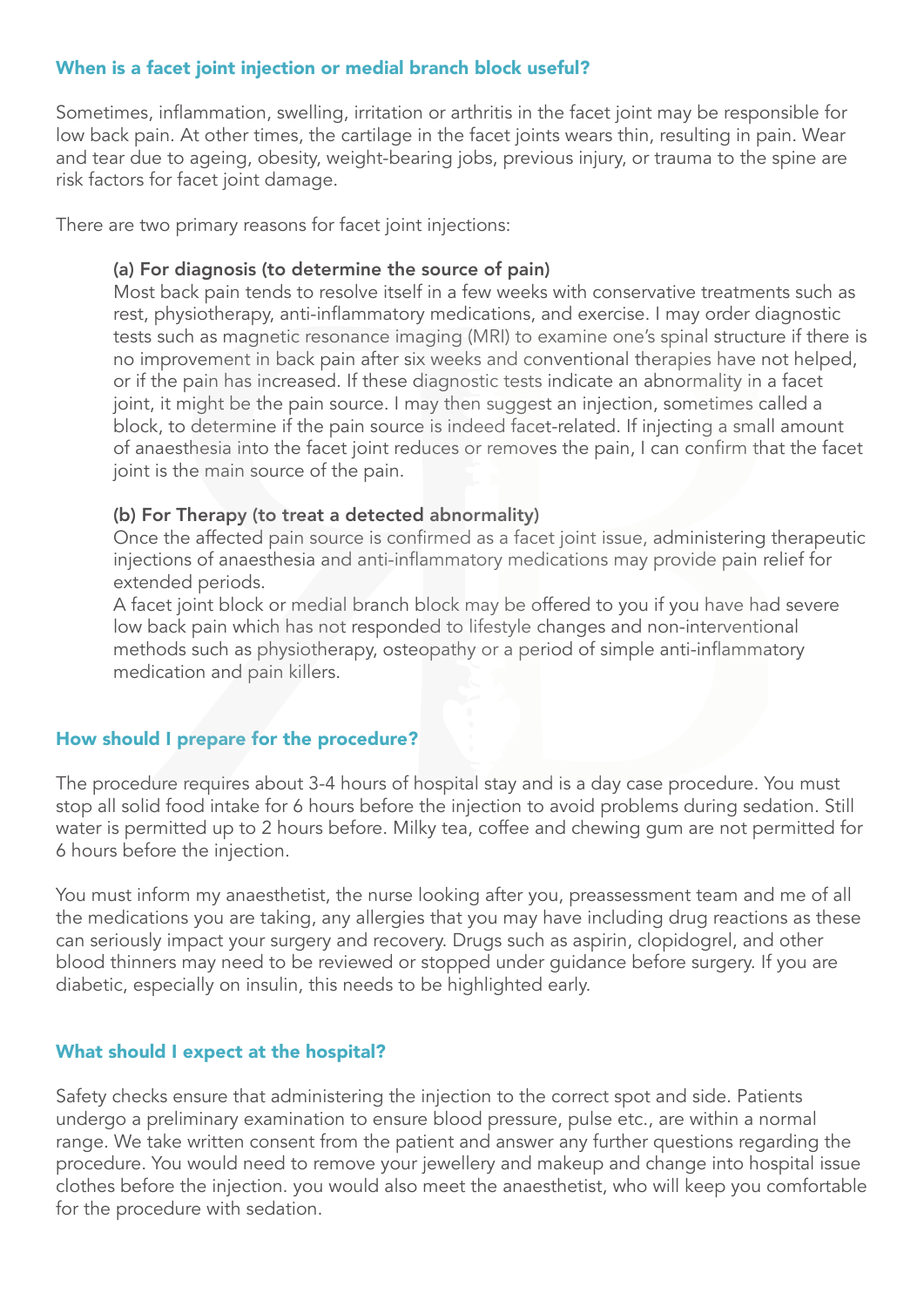#### What does the procedure involve?

You will walk down to the operating room or x-ray room with a nurse form the ward. You are given sedation while administering facet joint injections as these can be uncomfortable. You will be asked to lie face down on an x-ray table in a sunbathing position. The procedure usually involves using a fluoroscopic X-ray that allows me to ensure that the needle is in the correct facet joint. Upon determining the correct site, I will inject a numbing anaesthetic and an anti-inflammatory into the joint capsule.



### **X-ray showing FJI or Medial Branch Block being performed**

Facet joint Injections can help alleviate pain caused by inflamation of the facet joints and the nerves around them.

#### What are the risks involved with having facet joint injections?

There are very few risks associated with this technique that your I will discuss during the consultation:

(a) Possible side effects from facet injections include pain at the injection site, bleeding, infection or a worsening of the pain symptoms. This pain is usually temporary.

(b) If the facet block procedure effectively alleviates your low back pain, you can take the injection up to three times per year or consider a radiofrequency denervation of the facets (a procedure used to deliberately damage the pain nerve fibres coming from the facet joints).

#### What Happens after a Facet Joint Injection?

- After the procedure, you will generally experience a reduction or complete relief in back pain. '
- You can walk soon after the procedure and go home when the effects of the sedative have worn off and you have emptied your bladder.
- Once home, pain at the injection site can be relieved with ice or pain medication off the shelf. You should take it easy and not exert yourself for the first day.
- You must not drive for 24 hours due to the sedative. After the local anaesthetic wears off, back pain may return. It can take anywhere from seven to ten days for the injected steroid to relieve the pain.